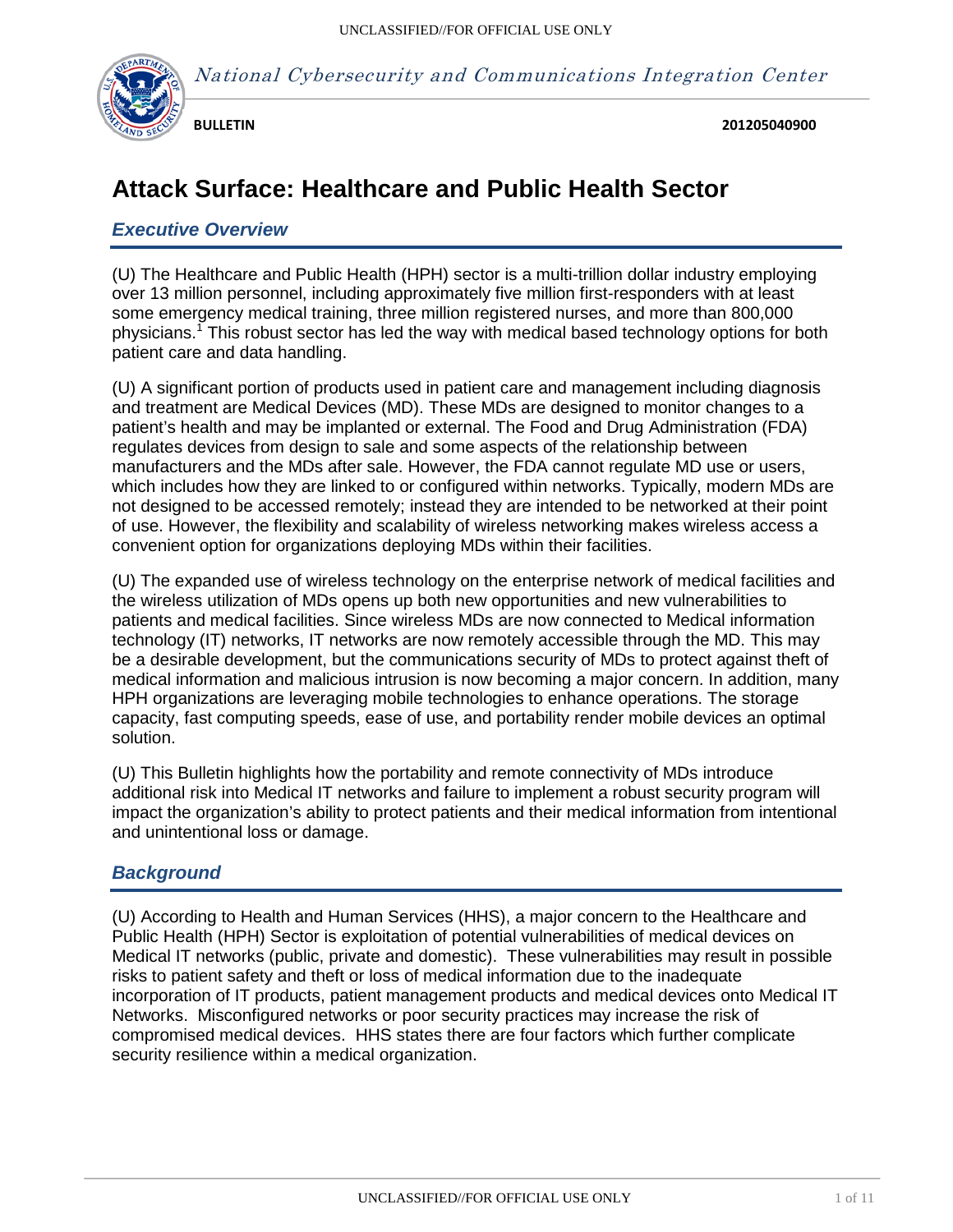- 1. (U) There are legacy medical devices deployed prior to enactment of the Medical Device Law in 1976, that are still in use today.<sup>2</sup> Prior to enactment of the law, the FDA required minimal testing before placing on the market. It is challenging to localize and mitigate threats within this group of legacy equipment.
- 2. (U) Many newer devices have undergone rigorous FDA testing procedures and come equipped with design features which facilitate their safe incorporation onto Medical IT networks. However, these secure design features may not be implemented during the deployment phase due to complexity of the technology or the lack of knowledge about the capabilities. Because the technology is so new, there may not be an authoritative understanding of how to properly secure it, leaving open the possibilities for exploitation through zero-day vulnerabilities or insecure deployment configurations. In addition, new or robust features, such as custom applications, may also mean an increased amount of third party code development which may create vulnerabilities, if not evaluated properly.
- 3. (U) In an era of budgetary restraints, healthcare facilities frequently prioritize more traditional programs and operational considerations over network security.
- 4. (U) Because these medical devices may contain sensitive or privacy information, system owners may be reluctant to allow manufactures access for upgrades or updates. Failure to install updates lays a foundation for increasingly ineffective threat mitigation as time passes.

(U) FDA regulation mandates that manufacturers ensure the safety and effectiveness of their MD that incorporates off-the-Shelf (OTS) software. Manufacturers are responsible for continuous safe and effective performance of an MD containing OTS software and performance of the OTS software used by the MD. $3$  Secure deployment and management of the MD or related IT infrastructure is the responsibility of the purchasing organization. According to the HPH Sector Specific Plan (found on pg 31, section 3.10), most risk assessments performed in the HPH Sector are conducted to achieve compliance with safety, physical security, and information security regulations. Following are some examples:

- (U) Hospitals must conduct risk assessments to meet State regulations and achieve certification required for reimbursement by the Federal Medicare program.
- (U) Pharmaceutical manufacturers conduct risk assessments to meet regulations that ensure the efficacy of their products.
- (U) Sector health plans, healthcare providers, and healthcare clearing houses assess risks to systems that maintain health data to ensure compliance with security and privacy rules in the Health Insurance Portability and Accountability Act (HIPAA) of 1996.
- (U) Federal partners conduct risk assessments as a component of the certification and accreditation process to comply with the Federal Information Security Management Act (FISMA) of 2002.
- (U) Beyond the need to meet regulatory requirements, HPH Sector organizations have a vested interest in conducting risk assessments to identify risks that could lead to negative financial consequences and damage to their reputations. The SSA will assist sector partners with this process by identifying and sharing risk assessment tools.<sup>1</sup>
- (U) Based on HHS reporting, until recently the primary focus of FDA's regulatory scrutiny on medical devices was their safety and effectiveness, but technological advancements in networking and communication have brought both benefits and risks. While increased interoperability and efficiency can be facilitated by modern networking and communication technologies, the way MDs are set up on communications networks by the purchaser determines how well protected they may be against cyber attacks.
- (U) As medical organizations transition from legacy, proprietary software to commercially available products, they run the risk of infection from traditional infection vectors like internet, email, removable media, mobile phones, etc.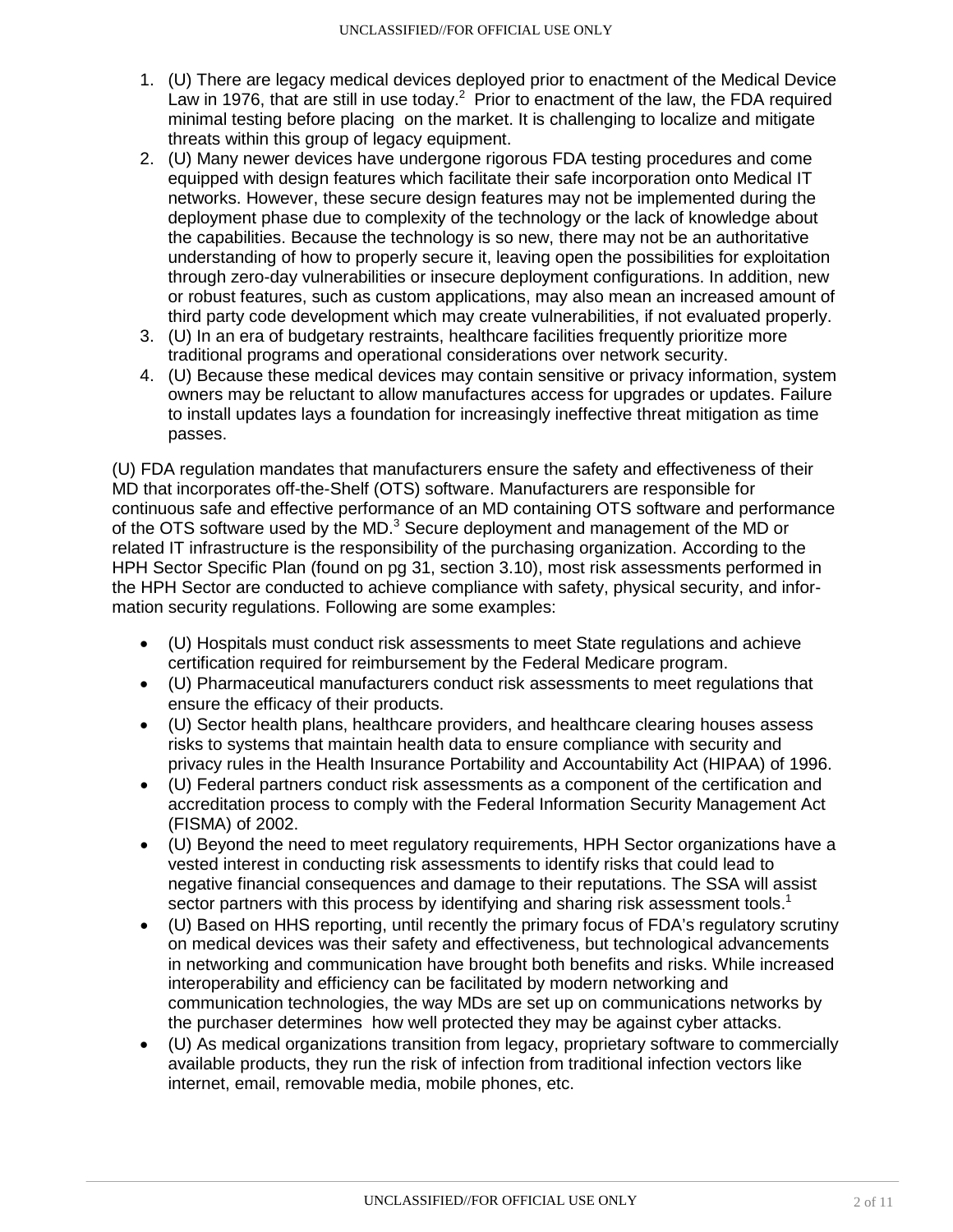## *Technical Details*

(U) Technology developers are frequently creating and selling new technologies that change and expedite the way healthcare personnel carry out their mission essential functions. As a result, Healthcare and Public Health Sector owners and operators are consistently challenged to keep up with modern technology. Capable and accessible communications networks and technical devices are crucial for first responders, doctors, and patients. Financial constraints, personnel shortages, and a lack of risk awareness have resulted in proprietary computer operating systems that are not compatible with current antivirus software applications. Additionally, medical devices utilizing wireless technology are both implantable within the body and portable, adding to further concern and vulnerabilities. In a world in which communication networks and medical devices can dictate life or death, these systems, if compromised, pose a significant threat to the public and private sector. For example, a widespread malware infection may cause a network outage, impacting a hospital's ability to treat patients or relay critical information.

(U) The following provides a summary of types of computing devices within the healthcare industry:

- 1. (U) **Implantable Medical Devices (IMD):** Some medical computing devices are designed to be implanted within the body to collect, store, analyze and then act on large amounts of information. These IMDs have incorporated network communications capabilities to increase their usefulness. Legacy implanted medical devices still in use today were manufactured when security was not yet a priority. Some of these devices have older proprietary operating systems that are not vulnerable to common malware and so are not supported by newer antivirus software. However, many are vulnerable to cyber attacks by a malicious actor who can take advantage of routine software update capabilities to gain access and, thereafter, manipulate the implant.
	- (U) During an August 2011 Black Hat conference, a security researcher demonstrated how an outside actor can shut off or alter the settings of an insulin

pump without the user's knowledge. The demonstration was given to show the audience that the pump's cyber vulnerabilities could lead to severe consequences. The researcher that provided the demonstration is a diabetic and personally aware of the implications of this activity. The researcher also found that a malicious actor can eavesdrop on a continuous glucose monitor's (CGM) transmission by using an oscilloscope, but device settings could not be



reprogrammed. The researcher acknowledged that he was not able to completely assume remote control or modify the programming of the CGM, but he was able to disrupt and jam the device. $4$ 

2. (U) **External Medical Devices:** Older versions of non-implanted medical devices still in use were designed as embedded systems with little or no connectivity that have proprietary operating systems. Increasingly, medical devices are incorporating commercial operating systems that provide enriched feature sets such as connectivity and firmware updates. As these commercial operating systems displace traditional operating systems created by individual software developers, their vulnerabilities become better identified by hackers because of their widespread and public availability.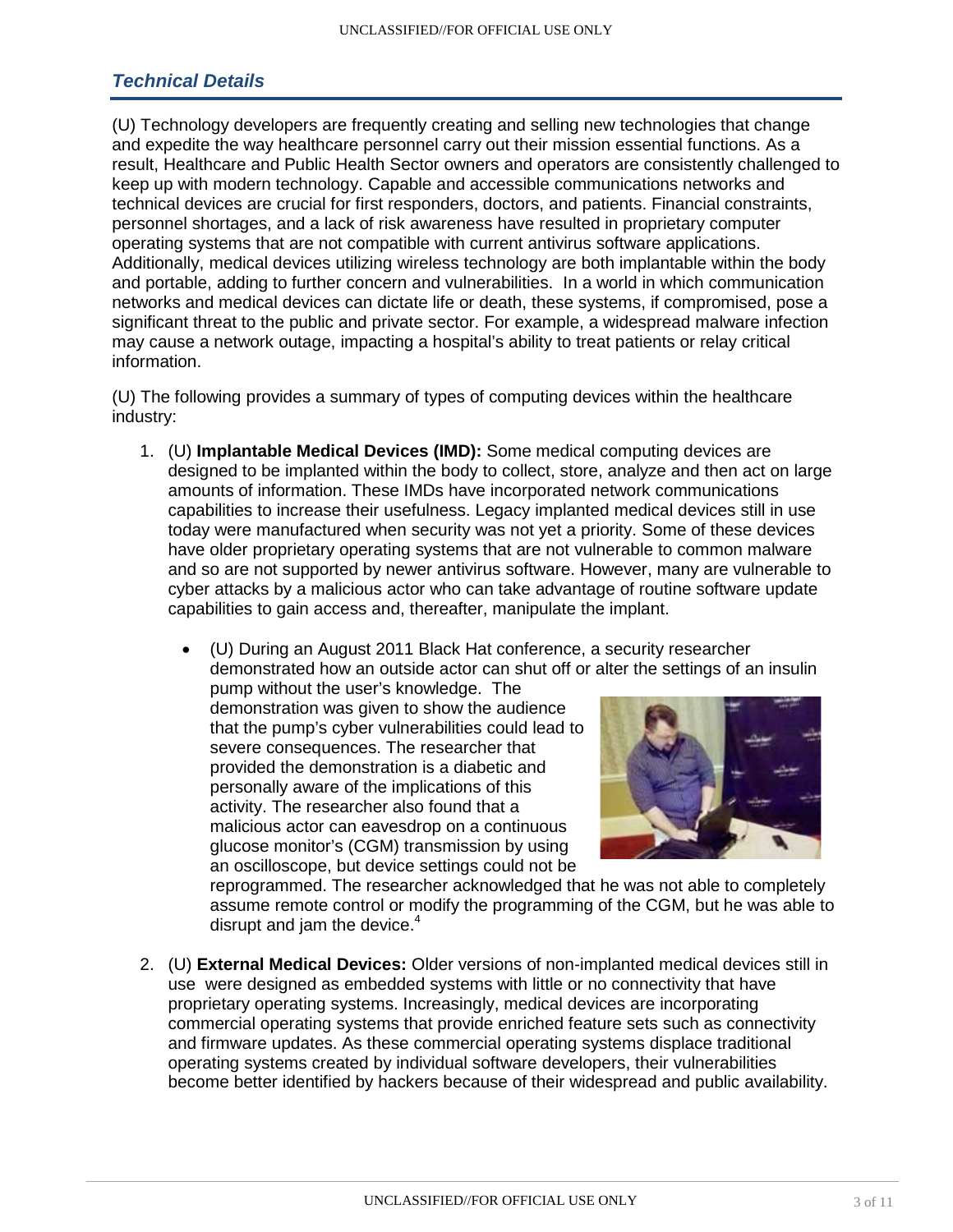- 3. (U) **Portable Devices:** Increased wireless interconnectivity introduces additional configuration challenges between portable devices, medical IT infrastructure, remote facilities, and partner IT infrastructure.<sup>1</sup> Portable medical devices are gaining popularity with the introduction of iPads, smart phones and laptops that use Windows and MAC operating systems. These devices are currently being used by healthcare professionals in direct patient care settings, including in hospitals to discuss healthcare information such as clinical tests, x-rays, and lab results with their patients in real time. The following examples highlight types of portable devices used by and in the HPH Sector:
	- (U) University of Chicago doctors use iPads to access patient information and to aid with dialogue with patients during consultations. McAfee released a report

stating Apple's IOS devices were unaffected by the growing mobile malware attacks facing other platforms. However, a security software firm discovered malware, Backdoor. Bifrose.AADY, which affected iPad and iTunes users connecting through Windows operating systems. iPad users were sent an e-mail with a link for an iTunes update. Once the link was clicked a code injected itself into explorer.exe, a Windows background process, at



which point a newly infected system could be accessed and controlled by a third party. The code also pulled serial numbers and read passwords for different programs including POP3 email and any protected storage. 5

- (U) A good example of a product Bluetooth wireless regulated medical devices is a wireless electrocardiogram. Each patient lead can be designed as a separate battery-powered Bluetooth device that communicates with a battery-powered Bluetooth-enabled patient monitor. The patient monitor communicates with the hospital's 802.11b network and continuously sends the electrocardiogram data to the network. Meanwhile, the doctor can monitor this data from anywhere and at anytime in the hospital using his or her handheld personal digital assistant, completing the entire electrocardiogram monitoring process without a single wire.
- (U) Poor smartphone configuration increases malware related risks during the syncing and transferring of data with a personal computer and during unscanned downloads. Smartphones with poorly designed security protections are frequently connected to medical IT networks and provide a new vector for malware transmission.
- (U) A Conficker working group official identified 300 medical devices from a single manufacturer had been infected with the Conficker Worm. These devices were used by doctors to view MRIs typically located in or near intensive care units and were connected to local area networks (LAN).**<sup>6</sup>** It was noted by the working group that the computers on the LAN were older computers running Windows NT and Windows 2000 that did not have updated anti-virus software and when connected to the internet became infected with the Conficker worm.**<sup>7</sup>**
- 4. **(U) Expanding Attack Surface:** The advances of MDs like smartphones, tablets and USB devices used in the healthcare sector have enabled patients to receive better care, track ever increasing volumes of electronic healthcare records and ultimately providing more time for patient and physician relations. Along with these advances are concerns;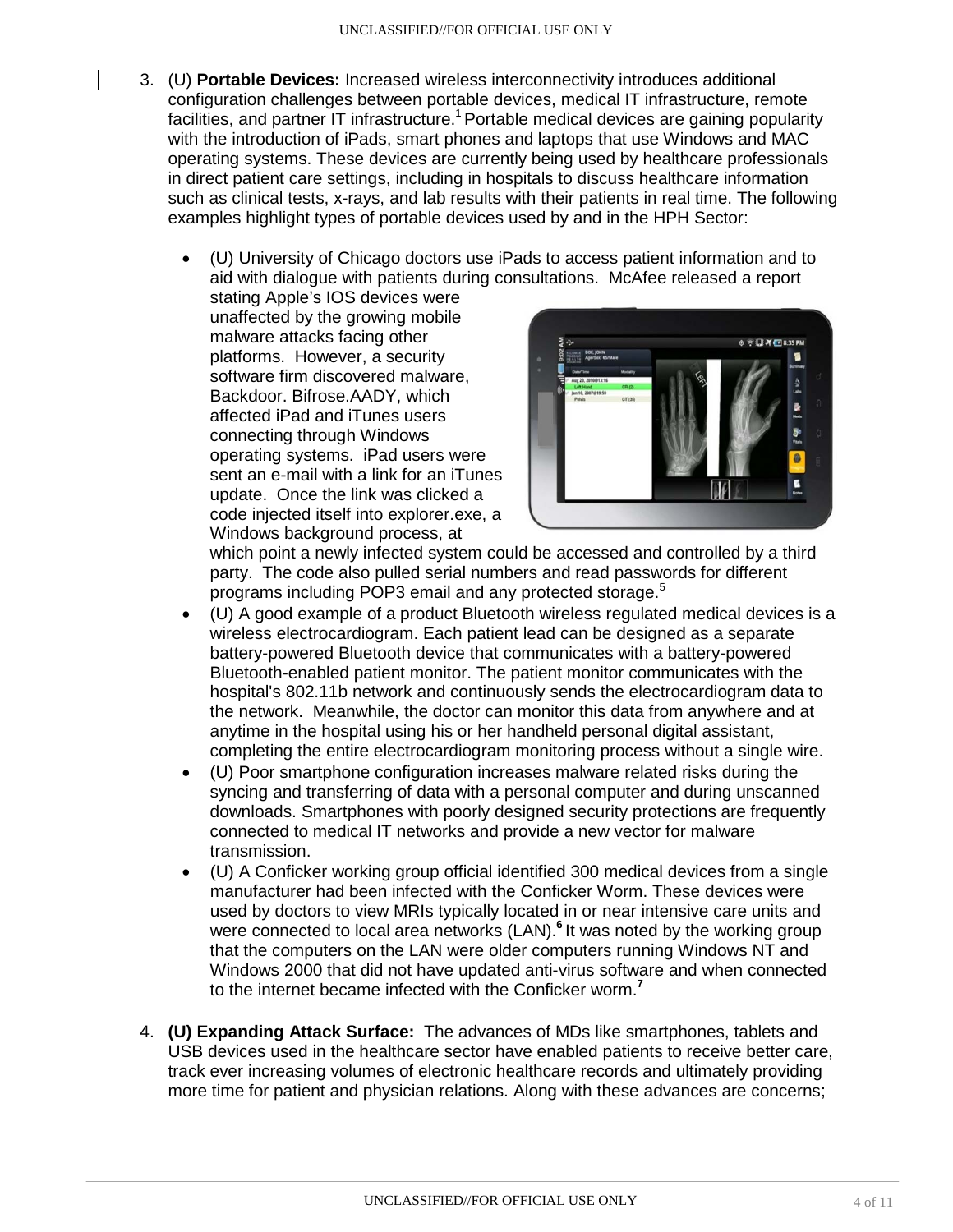instant connectivity of these devices to the internet or a Health Information System (HIS) that could be compromised if not protected with the latest anti-virus and spy-ware software. Due to the ease of portatbility, additional best practices to secure an MD is with encryption software or password protection to prevent sensitive information contained on the device from being accesses or used illegally. MDs like smartphones and tablets are mini computers with instant access to the internet or linked directly to a hospital's network. The device or the network could be infected with malware designed to steal medical information if not upgraded with the latest anti-virus and spy-ware software.

- (U) *Home healthcare:* In the future, elderly and infirm patients can be monitored by loved ones and medical professionals in their home, saving the cost and distress of institutionalization. This process may be threatened by the inadequacy of these home networks and their maintenance. Homeowners may not use proper password protections or maintaining the most current antivirus software. By definition the elderly and infirm may not be able to determine whether these domestic networks are safe or even operational.
- (U) *Physician group practices:* Most people have their primary healthcare provider in a small physician group practice and these may be the least able to properly configure and regularly maintain their networks.
- (U) *Health Insurance companies:* More than anyone else, health insurance companies handle the most sensitive data. This data is not just a patient's medical information but includes their financial history. This information is shared with multiple parties such as physicians, health plans and pharmacies and other third parties. Third party vendors are used by insurance companies to administer their program to include processing and collection of payments. The handling of medical information by so many entities has lead to the theft of patient medical records. Medical identity theft leads to fraudulent claims by the criminal entity to the patient's insurance company or may even involve dishonest pharmacists that write fraudulent prescriptions that are eventually sold on the black market.<sup>8</sup> One of the most effective efforts that health insurance companies can do to reduce their risk of compromised information would be to educate their employees on established security policies and processes. Education should include what the password policy is and how often it is suppose to be changed and that it should never be shared with others. Inform personnel on types of malware and Spearphising scams that may target them when they are at work and connected to the internet. Employees should know that these scams may be specifically targeting them and their knowledge of and access to medical information.
- (U) *Electronic Patient Records (EHR):* Patient records are at risk when stored on unencrypted laptops and portable drives. To process EHRs or send EHRs per a patient or physician's request, internet connectivity is a requirement. An EHR compromise can lead to loss of patient trust, a violation of the Health Insurance Portability and Accountability Act (HIPAA) and actual loss of the medical practice or business. A significant threat to an EHR system is unauthorized access by insiders. Access to records should only be given to those that actually need access. IT Administrators should routinely monitor personnel access to EHR through logs ensuring that employees are not misusing access privileges. IT Administrators should also verify that access rights are given based on need to know to prevent unrestricted access to  $\mathsf{EHRs}.\mathsf{^9}$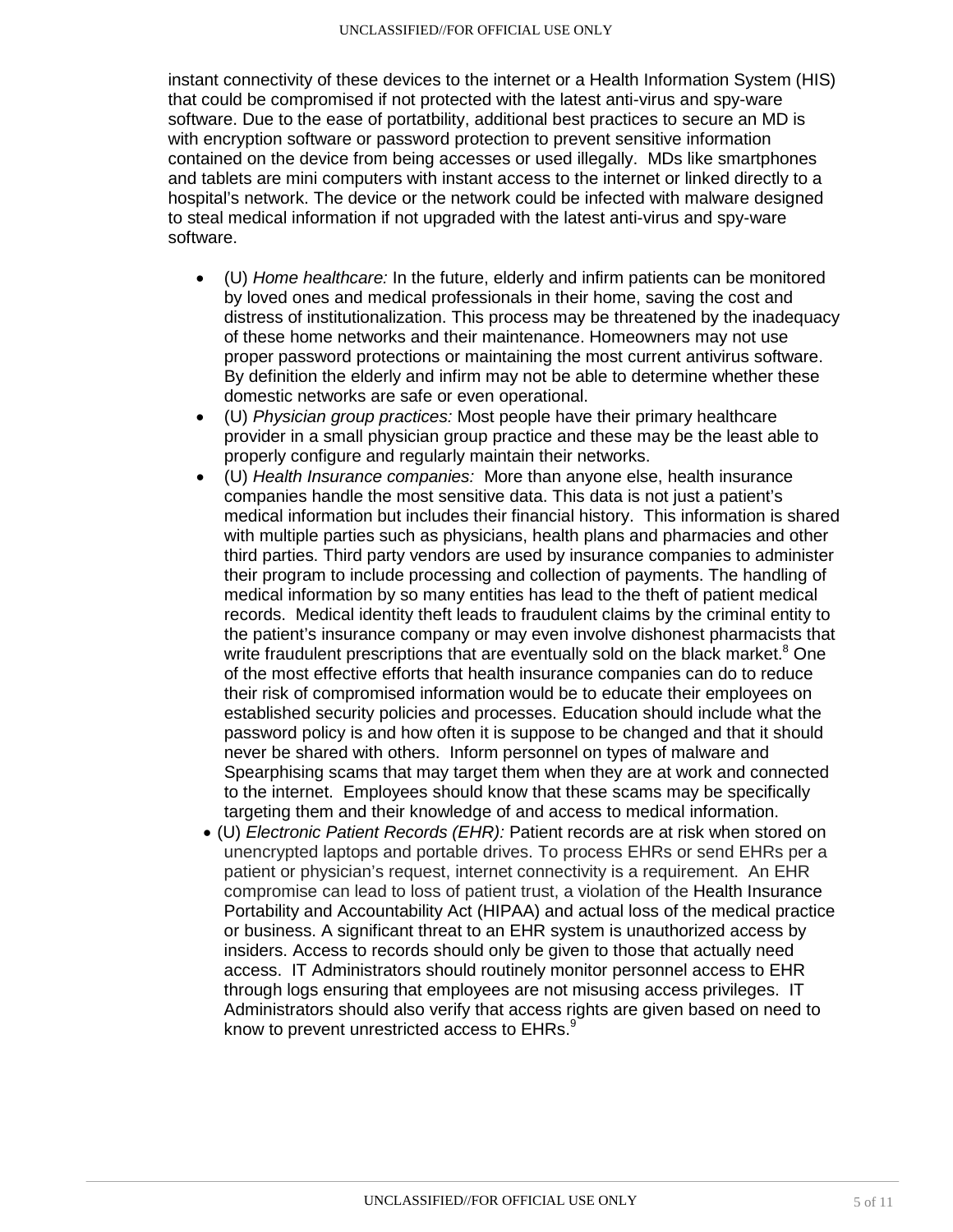## *TACTICS, TECHNIQUES, AND PROCEURES*

(U) **Disruption of Operations:** Continuity of healthcare services is one of the main objectives of the HPH Sector. Physical sabotage or natural disasters that damage or disrupt sector cyber infrastructure are the most likely threats that could negatively impact the sector's ability to provide continuous services.<sup>1</sup> Other manmade threats to the continuity of sector operations include a Denial of Service (DOS) attack, which may be the result of a physical or cyber action that causes an interruption of business operations by overwhelming a resource (web server, router, etc). DOS or Distributed Denial of Service (DDOS) attacks are achievable through technological means, typically a botnet.

(U) **Information Theft:** There are several points of entry for most adversaries targeting the HPH Sector: insider, web, email, or equipment loss.

- (U) *Insider:* Employee turnover, advances in portable media, and availability in massive cloud storage create an optimal environment for insiders seeking to steal data. Intellectual property (IP) and competitive knowledge can be transferred quickly, easily and relatively without detection using portable media devices or by uploading to the cloud. The most common method of data exfiltration by insiders involves network transfer (via email, remote access channel, or file transfer).<sup>10</sup>
- (U) *Malware:* Computers of HPH personnel may become infected by widely distributed malware variants designed to steal information. These malware families include keystroke loggers, remote access trojans, etc. While not designed to specifically target healthcare systems, the malware is capable of harvesting readily available information and documents for exfiltration to command and control (C2) servers. These C2 servers are used by attackers to stage information for collection.
- (U) *Spearphishing:* Spearphishing is an email based attack where tailored emails containing malicious attachments or links are sent to key personnel. These emails are especially convincing because they appear to be sent from a legitimate source. Criminals seeking detailed information on medical advancements or procedures will often use spearphishing to penetrate a network. When targeting management, attackers will craft an email related to a relevant current event or company policy. Attacks designed for other company members will have a different format and focus on topics like human resources actions (salaries, job openings, raises, etc.) or IT updates (patches, upgrades, etc). The highly customized nature of spearphishing emails make them extremely difficult to mitigate at the email gateway. In addition, advanced attackers understand how to bypass email filters and antivirus software so that malicious software can be delivered successfully.
- (U) *Web:* Silent redirection, obfuscated JavaScript and search engine optimization (SEO) poisoning are just a few of the ways an adversary can leverage web behaviors to penetrate a network. In addition web servers with injection flaws or broken authentication may expose an organization to information leakage or database

## *THREATS*

**INSIDER: Most insiders steal within 30 days of leaving an organization. (CERT)**



**WEB: During 2010, approximately 64% of websites had at least one Information Leakage vulnerability. (WhiteHat Security)**



**EMAIL: The number of targeted phishing attacks skyrocketed during the last quarter of 2010 averaging 70 per day. (Symantec)**

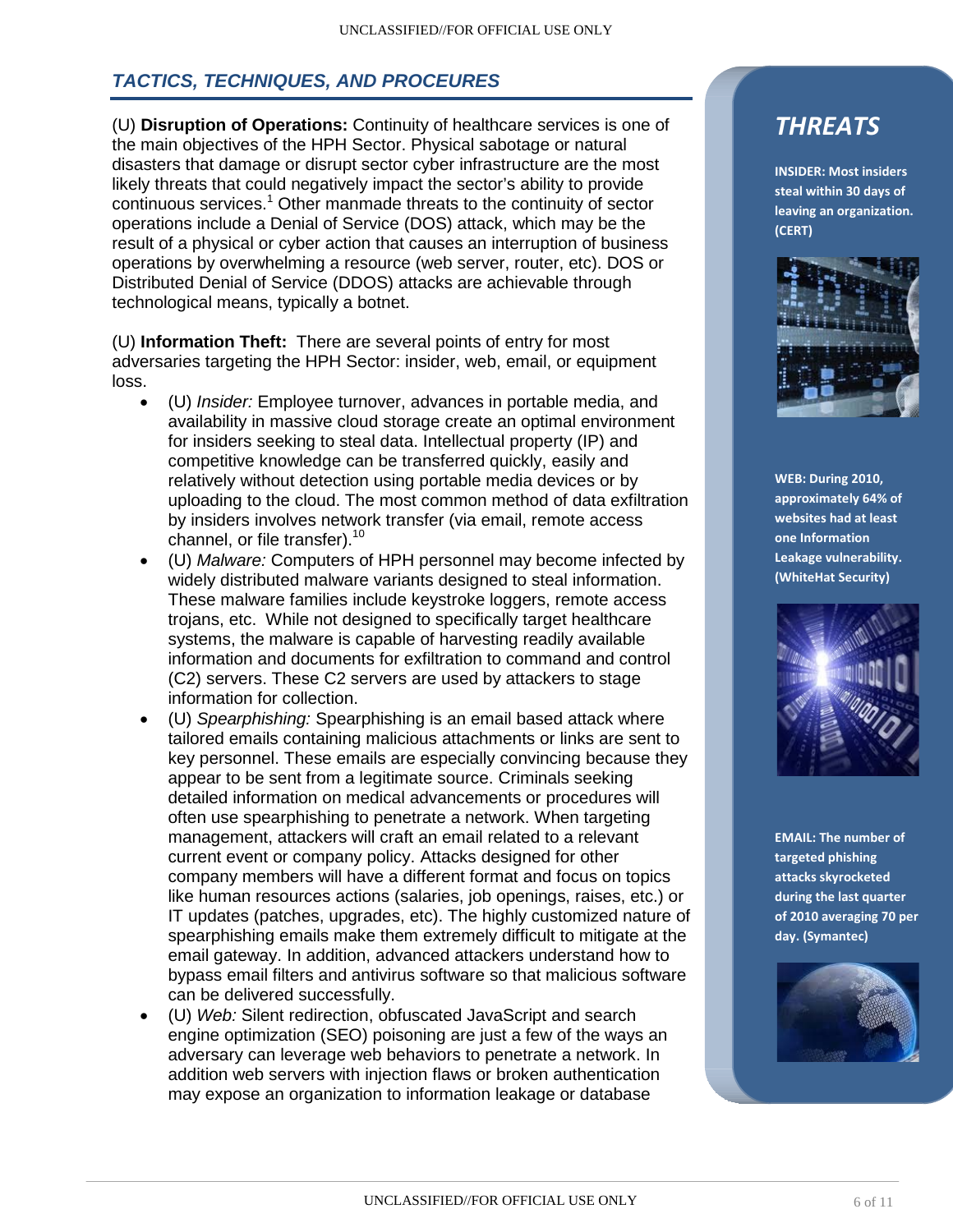compromises.

• (U) *Equipment Loss:* Theft or loss of equipment containing sensitive medical information of patients or organizations is a significant problem because of its frequency and severe consequences. The more that patient information is electronically stored, the more likely that when a security breach and or theft of electronic media is stolen, the number of people affected will increase. In a report submitted to congress by Health and Human Services (HHS) for the calendar years of 2009 and 2010, officials noted that in addition to the typical equipment stolen such as laptops and desktops, theft of backup tapes and network servers were also reported. Additional thefts reported included smartphones, flash drives, CDs and memory cards.<sup>11</sup> Poor physical security protective mechanisms or operational security awareness make it easy for thieves. In addition, lack of hardware encryption allows thieves direct access to all data stored on the device.

### *Vulnerabilities*

(U) A benefit that medical devices, patient management applications and general hospital IT bring to the medical community, patients and manufacturers are the remote monitoring and treatment to patients with chronic conditions. Medical professionals and manufacturers are able to monitor devices in real time, provide case management, data downloads and software updates. These benefits require the use of MDs that unintentionally provide pathways for possible intrusions into a Medical IT networks that can result in risk to the patient or theft of medical information.

(U) Healthcare IT Administrators can reduce risk to the patient that relies on a MD and ensure that patient information is secure thru established policies and procedures. An overall strategy will be the foundation for securing MDs used by medical professionals and the patients that require them. The strategy should encompass all mobile devices used by the organization not just those connected to the network. Policy should include how MDs are connected to the HIS or if connected on a separate network and how device information is accessed and protected.<sup>12</sup> Employees should be provided training on all MD policies, what is acceptable and what is not. They should be aware of password requirements and if personal mobile devices are prohibited on the HIS. There should be an encryption policy for MDs to ensure that the device itself is protected and ensures another layer of security to the MD if lost or stolen. Encryption methods should include information that is transmitted to and from the MD.<sup>13</sup>

(U) During discussion with Veterans Administration(VA) Officials on this Healthcare Sector Product, the VA conveyed that during a recent exercise, MD manufacturers refused to allow their MDs to be encrypted because encryption software had not been tested. Manufacturers could not ensure that MDs would continue to operate as intended under FDA license if the VA installed encryption software onto a MD. To protect purchasers and users of MDs that may be subject to cyber vulnerabilities, prior to installation of new patches and or encryption software, MD manufacturers should be contacted for their recommended corrective action.<sup>3</sup>

(U) Kevin Fu is an Assistant Professor in Computer Science at the University of Massachusetts Amherst that conducts advanced research on implantable medical devices. In 2009, Kevin Fu demonstrated a proof of concept attack at an Emory Tech Conference on how to illicitly access an implanted medical device (IMD). Doctors are beginning to routinely access IMDs such as pacemakers and defibrillators over the Internet using a short range wireless link. This process enables doctors to manage the device, make software updates, and continuously monitor and even treat the patient remotely. The demonstration proved that once a device is hacked, it can be vandalized, reprogrammed, or have medical information stored on the device stolen.<sup>14</sup>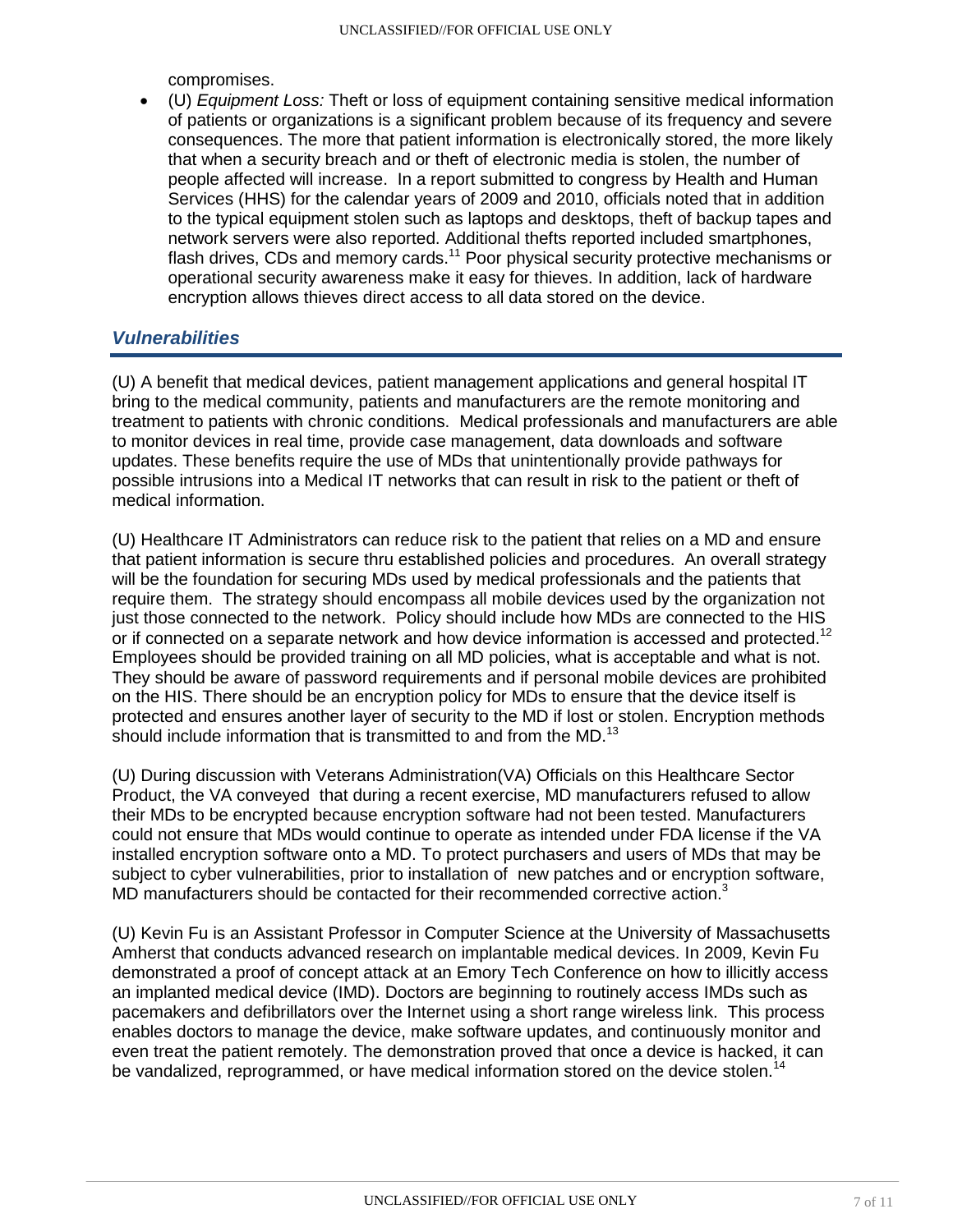(U) Professor Fu also showed that a device could be built with off the shelf components allowing illicit communication with a device. The exploit was possible due to a communications feature left active in the device intended to be used during manufacturing quality control but had not been turned off. The only additional information needed to gain access to the device was the patient's name. This access could allow a malicious actor to reprogram the defibrillator, deliver a shock to the patient's heart, and/or disable the power saving mode causing the battery to run down in hours rather than years.15 This demonstration shows that the design concepts for medical device immunity from cyber attack must include all phases of the medical device lifecycle including inception,design, manufacturing, the deployment environment, maintenance, and finally support.

(U) While proprietary operating systems provide little external visibility to design flaws which might enable external unauthorized access, the operating system only provides this protection against less sophisticated intruders. More robust measures like encryption and authentication would act as a deterrent to more advanced attackers.

### *Impact of Mobile Devices in the Healthcare Sector*

(U) The recent increase of mobile devices and their availability to consumers for private and professional use pose a challenge for IT Administrators. Mobile devices have evolved how healthcare professionals implement healthcare by adding flexibility and provide immediate access to patient records leading to more time spent with patients by a healthcare professional. If IT Administrators don't implement the correct mobile device for the right job or are slow to integrate an MD into the work place, they run the risk that employees may use their personal mobile devices to perform their duties. If a healthcare professional uses a personal device such as a smart phone, tablet or USB device to access patient information, at risk for theft or accidental loss of the device is patient information on an unencrypted or protected device that is not password protected.16

(U) Hospitals are held liable if an employee loses a patient's information. USB drives can hold approximately 25,000 patient records that if lost due to an actual theft or loss of the USB, the cost to the hospital in penalties can be six million dollars or more. Penalties may include legal fees, notification to affected patients and cost for ID monitoring services.<sup>17</sup>

(U) Healthcare and Public Health Sector IT Administrators need to address the gap between security and mobile device use. Areas of concern include unmanaged mobile device access, authentication of users requesting access to a hospital's web server, how to secure mobile devices with health information, unsecured wireless connectivity or cellular networks and protection against unauthorized breach of lost and/or stolen devices.

(U) The following example is a example of an attack that can impact medical MDs and mitigation steps taken to minimize risk to the patient, theft of medical information, and ultimately the Health Information System:

- (U) In reaction to more than 181 cyber attacks against MDs used by the VA, MDs were placed on separate networks, isolating them from the main network in order to protect both clinical information and devices. This was done using a modern technique of network configuration called Virtual Local Area Networking (VLAN) with access control lists (ACLs). This technique allows a networked device to remain available on the network while only permitting positively authorized users to log in to it.<sup>18</sup>
- (U) The VA, which has long been a champion of better practice in network security, has in excess 50,000 MDs which they categorized by function and manufacturer and group them on individual Virtual Local area networks (VLANS). This allowed the devices to be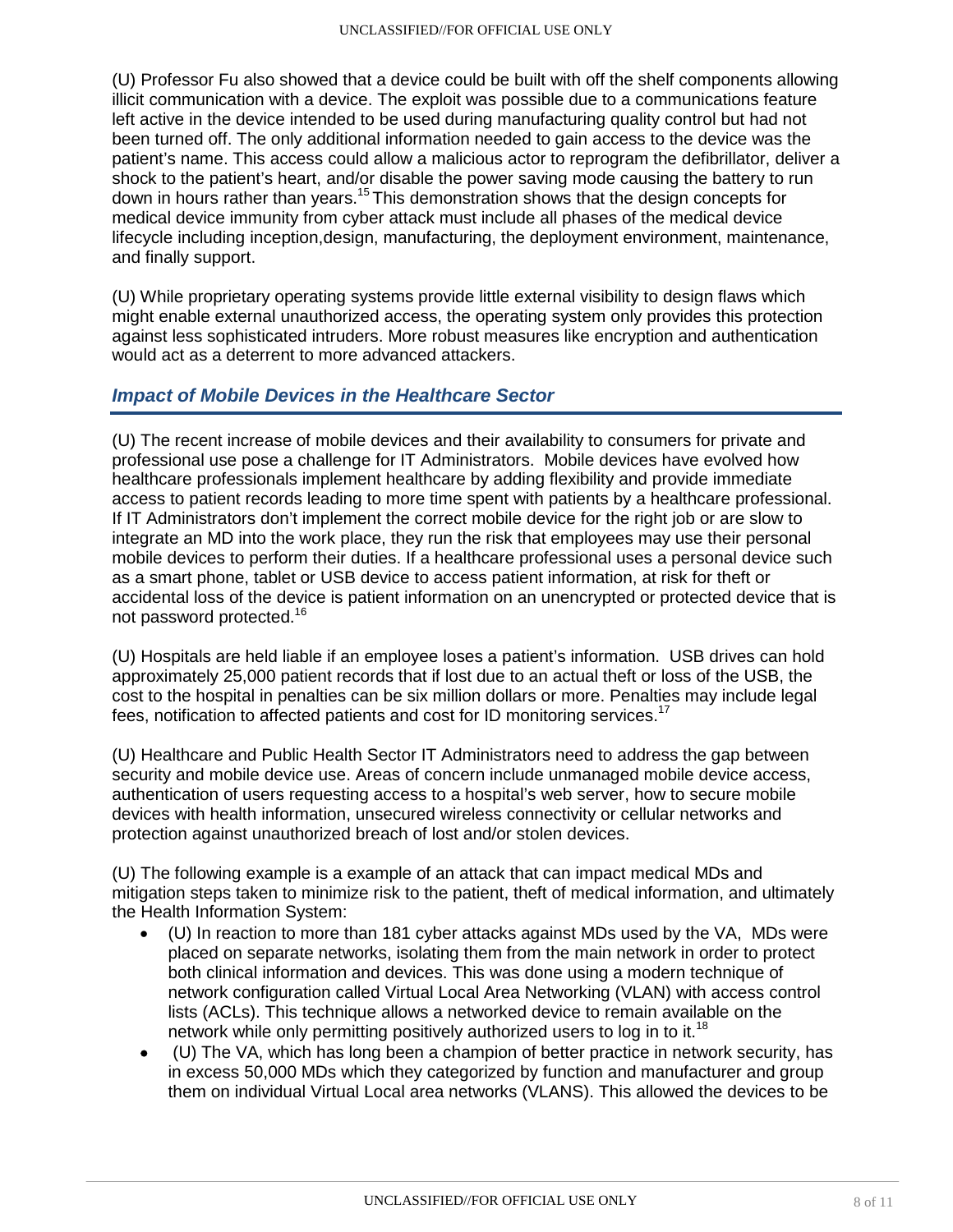disconnected from other parts of the VA network and from external intrusion but enabled their healthcare professionals to continue maintaining the treatment and monitoring functions of the devices.<sup>19</sup> This defense-in-depth strategy was well described in their Isolation Architecture publication.<sup>20</sup>

• (U) In general, a suitable firewall configuration should be maintained for those medical devices connected to medical IT networks. Since many existing medical devices were designed with embedded operating systems, the majority of current cyber attacks cannot affect them but significant and growing numbers of devices are now configured with some kind of commercial OS, and if allowed unprotected connectivity, they can become susceptible to malware and or viruses.

(U) Some devices that are very sensitive to battery life, such as those which are implanted, may be vulnerable to Denial of Service (DOS) attacks. The side effect of these DOS attacks may be to continually awaken the device it from its battery preserving "sleep" state, thus reducing its lifetime and provoking the patient to an earlier surgery for its exchange than would otherwise be needed. Only internal design measures, specifically tailored to DOS attacks, can prevent this threat vector. It is important that engineers keep this threat in mind and design devices to withstand DOS attacks.

(U) Another danger in medical devices, patient management application and general hospital IT is the potential theft of personally identifiable medical information that could be provided to unauthorized agents such as the press, insurance companies, private investigators, lawyers, etc. which might cause embarrassment to the patient or interested parties. This sensitive information could also be used for illegal purposes, such as profit on underground forums or identity theft. The protection of networked MDs can best be implemented in a layered security approach using the suggested following best practices:

- (U) Purchasing only those networkable medical devices which have well documented and fine-grained security features available, and which the Medical IT network engineers can configure safely on their networks.
- (U) Including in purchasing vehicles vendor support for ongoing firmware, patch, and antivirus updates where they are a suitable risk mitigation strategy.
- (U) Operating well maintained external facing firewalls, network monitoring techniques, intrusion detection techniques, and internal network segmentation, containing the medical devices, to the extent practical.
- (U) Configuring access control lists (ACL) on these network segments so only positively authorized accounts can access them.
- (U) Establishing strict policies for the connection of any networked devices, particularly wireless devices, to Health Information Network (HIN) including; laptops, tablets, USB devices, PDAs, smartphones, etc. such that no access to networked resources is provided to unsecured and/or unrecognized devices.
- (U) Establishing policies to maintain, review, and audit network configurations as routine activities when the Medical IT network is changed.
- (U) Using the principle of least privilege to decide which accounts need access to specific medical device segments, rather than providing access to the whole network.
- (U) Implementing safe and effective, but legal patch and software upgrade policies for Medical IT networks which contain regulated medical devices.
- (U) Securing communications channels, particularly wireless ones, by the use of encryption and authentication at both ends of a communication channel.
- (U) Having and enforcing password policies to protect patient information.